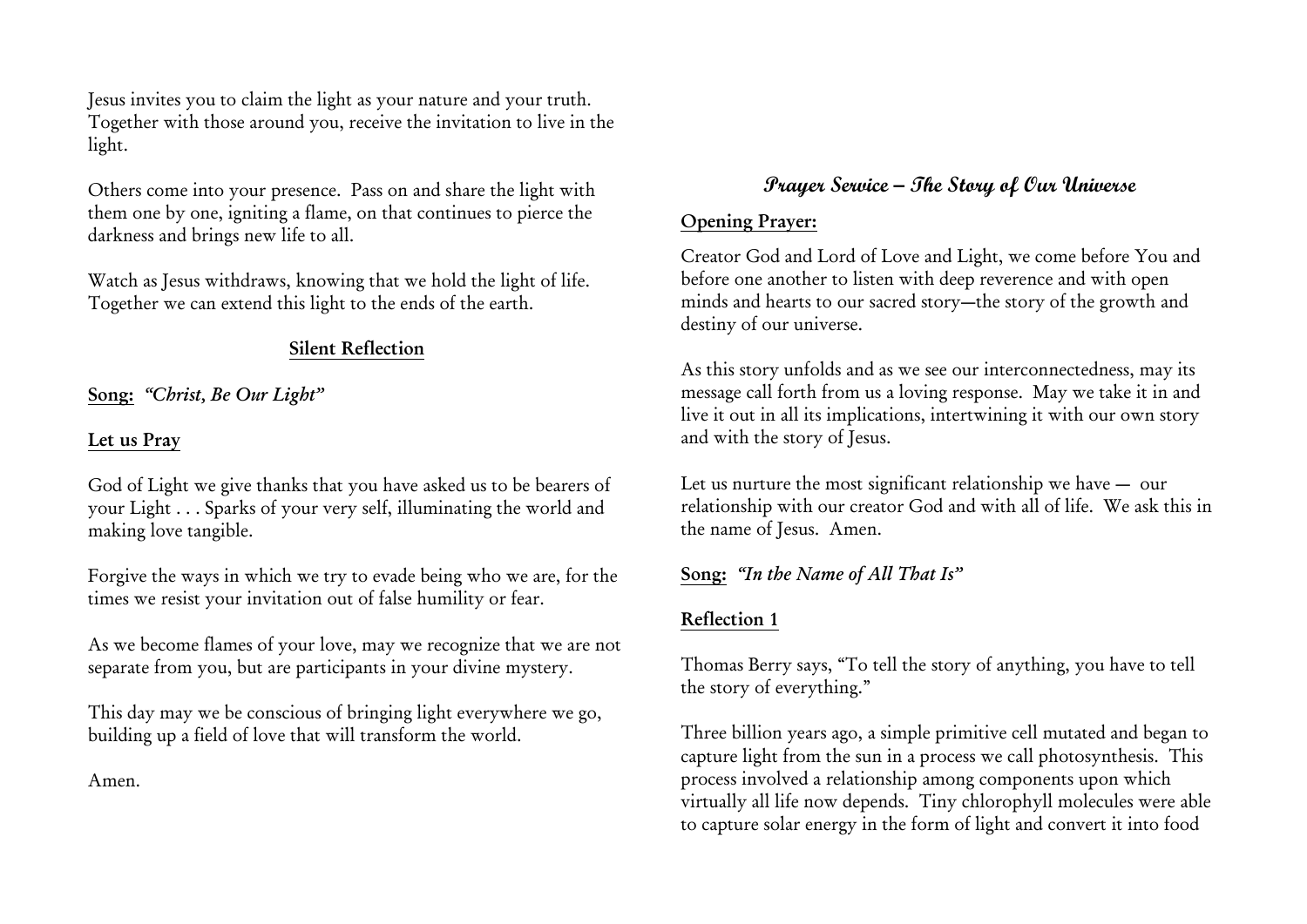and oxygen, thus creating an intimate bond between sun and earth.

## Silent Reflection

Question: Discuss and share with one other person. What resulted from this relationship?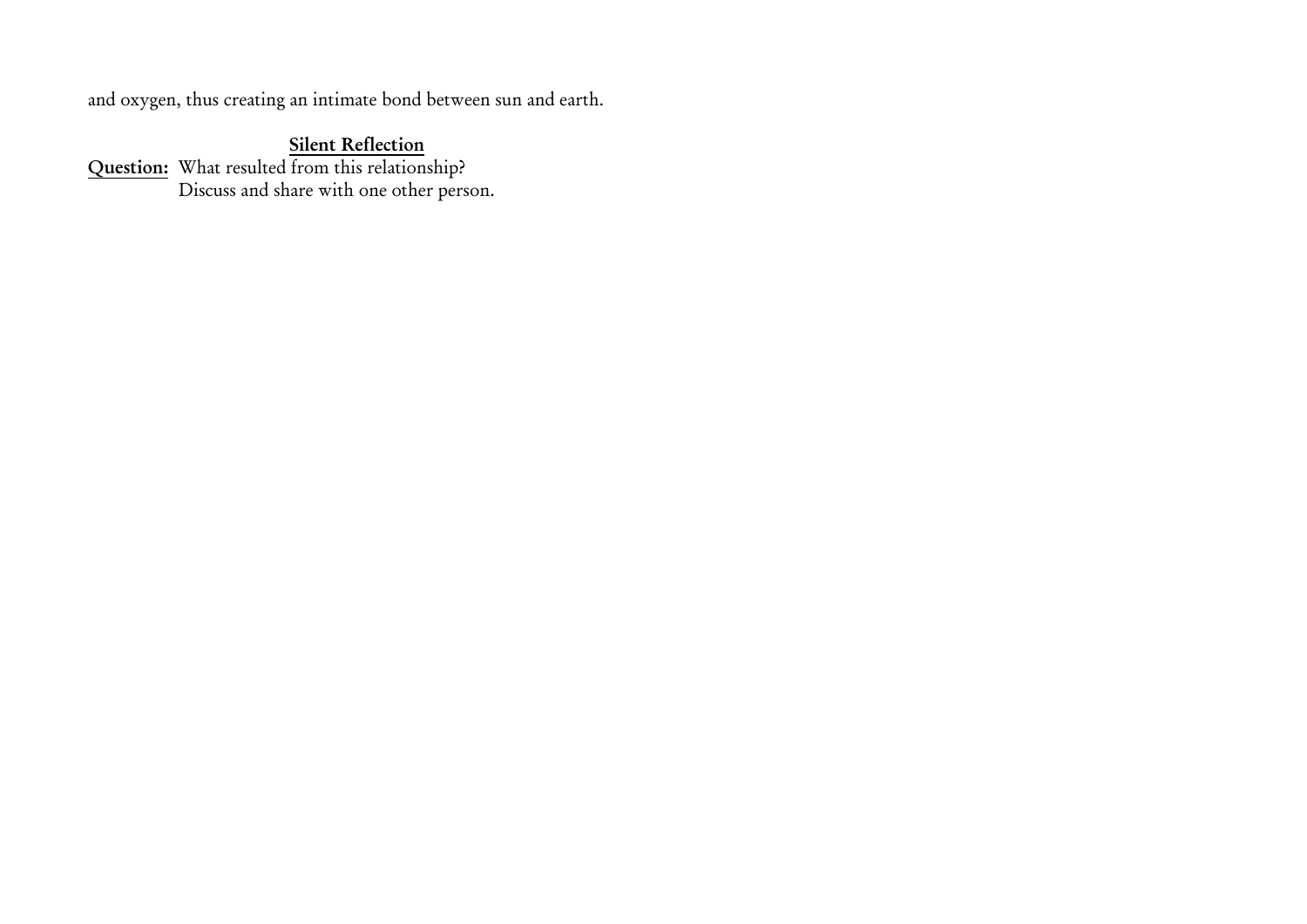#### Refrain:

We come to tell our story, We come to sing our song. We come to know our own place To know where we belong.

### Reflection 2

As we reflect on photosynthesis we can see how, just like the sunlight, God's grace has always been radiating towards earth. Jesus was the one who was able to absorb to the fullness that gracious radiance of God in a way that transformed all life.

Like the sun which pours out her own life to nourish and support life on earth, Jesus pours out His life to nourish and support us. The nature of this outpouring is Love — a love knows no bounds and has no limits.

### Silent Reflection

Question How do you see the sunlight and God's love connected, and what are the results?

### Refrain:

We come to tell our story, We come to sing our song. We come to know our own place To know where we belong.

### Statement of Belief

I believe that the theory of evolution merely offers "how" we have come so

far. Only Mystery can provide a "why" and point us towards our purpose and meaning.

I believe that this is one of earth's finest moments. That sun lifting yellows and greens into the life of tiny poplar leaves is like God's all embracing Spirit of love, lifting life into us.

I recognize that we are the universe conscious of itself, and as humankind we are called to know and to make choices on behalf of the whole.

I acknowledge that the evolving universe story allows us to glimpse a profound mystery, one that reverberates back to the ancient mystics who lived in awe at the Power that gave birth to all creation.

I believe that God has made us all part of a magnificent whole that consists of a vast web of relationships and connections. We are an organic and cosmic body that evokes pure wonder and has drawn us into Mystery, the mystery of the Body of Christ.

### Reflection 3

We sit now in stillness together. In these contemplative moments, we become aware of the power of God as Light, Life, Creator and Divine Energy. Let us image God's Light surrounding us and within us as we begin this Guided Meditation.

Imagine Jesus here with us. He is filled with light. See the light radiate out from Him and watch as it touches his disciples and friends, the sick and the suffering, the lonely and those who are afraid . . .